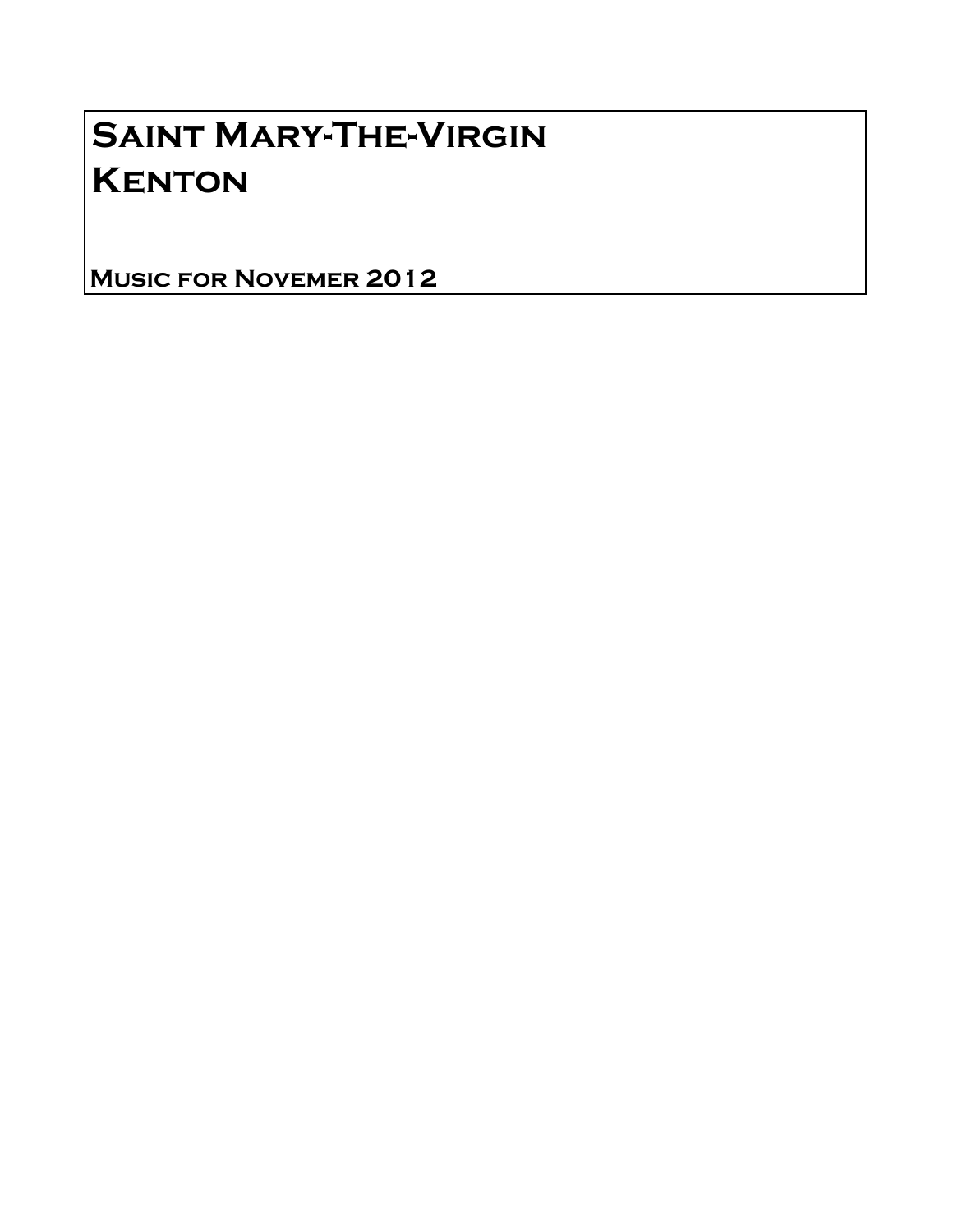# **1st Novemer All Saints' Day**

| Introit                   | 231          | Who are these, like stars appearing? |
|---------------------------|--------------|--------------------------------------|
| <b>Responsorial Psalm</b> | <b>SHEET</b> |                                      |
| Gradual                   | 341          | Blest are the pure in heart          |
| Offertory                 | 381          | Jerusalem the golden                 |
| Communion                 | 276 (ii)     | Bread of heaven on thee we feed      |
| Recessional               | 372          | He who would valiant be              |

Setting Merbecke

At communion

## **2nd November All Souls' Day**

| Introit                   | Requiem Aeternam - Missa pro defunctis |                                                   |  |
|---------------------------|----------------------------------------|---------------------------------------------------|--|
| <b>Responsorial Psalm</b> | <b>SHEET</b>                           |                                                   |  |
| Gradual                   | 375                                    | I heard the voice of Jesus say                    |  |
| Offertory                 | 208                                    | In our day of thanksgiving one psalm let us offer |  |
| Communion                 | 329                                    | Jesu, Son of Mary                                 |  |
| Recessional               | 326 (ii)                               | Brief life here is our portion                    |  |
|                           | Setting                                | Merbecke                                          |  |

At communion

#### **4th November St Leonard**

| Introit                 | 475     | Ye holy angels bright          |
|-------------------------|---------|--------------------------------|
| Hymn replaces Psalm 341 |         | Blest are the pure in heart    |
| Gradual                 | 230(i)  | Palms of glory, raiment bright |
| Offertory               | 197     | For all the saints             |
| Communion               | 307     | Sweet sacrament divine         |
| Recessional             | 483     | The Church of God a kingdom is |
|                         | Setting | Merbecke / Shaw                |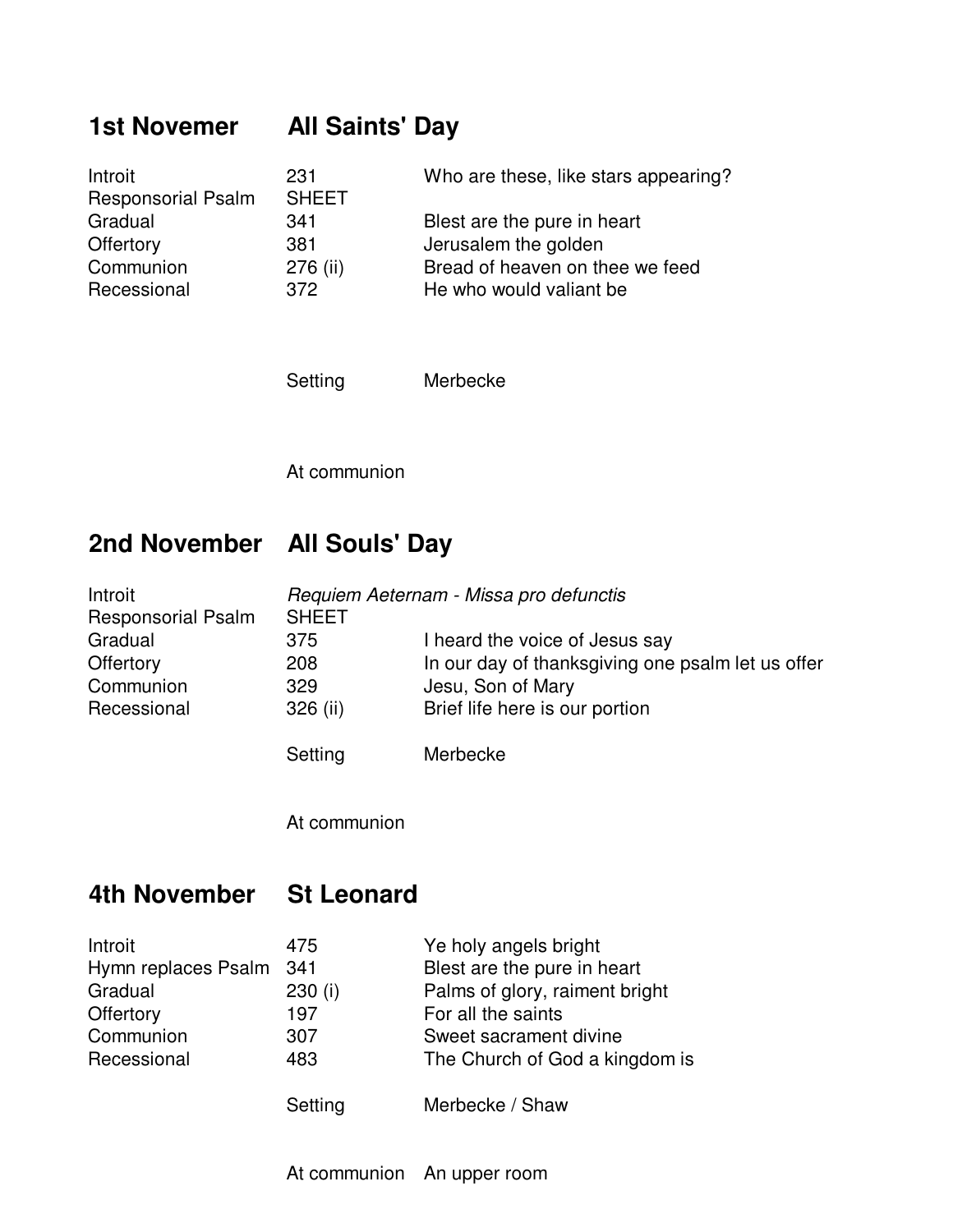#### **11th November Remembrance Sunday**

| Introit                   | <b>CH528</b> | O God our help in ages past |
|---------------------------|--------------|-----------------------------|
| <b>Responsorial Psalm</b> | TBA          |                             |
| Gradual                   | <b>CH286</b> | I vow to thee my country    |
| Offertory                 | <b>Sheet</b> | O valiant hearts            |
| Communion                 | <b>CH272</b> | I am the bread of life      |
| Recessional               | <b>CH44</b>  | Jerusalem                   |
|                           |              |                             |

Setting Merbecke

At communion Celtic benediction

## **18th November Ordinary Time XXXIII**

| Introit                   | 433 | O worship the King                 |
|---------------------------|-----|------------------------------------|
| <b>Responsorial Psalm</b> |     |                                    |
| Gradual                   | 15  | The Lord will come and not be slow |
| Offertory                 | 55  | Hail to the Lord's annointed       |
| Communion                 | 313 | Wherefore, O Father                |
| Recessional               | 492 | O God of earth and altar           |

Setting Merbecke / St Ralph Sherwin Mass

At communion You are the centre